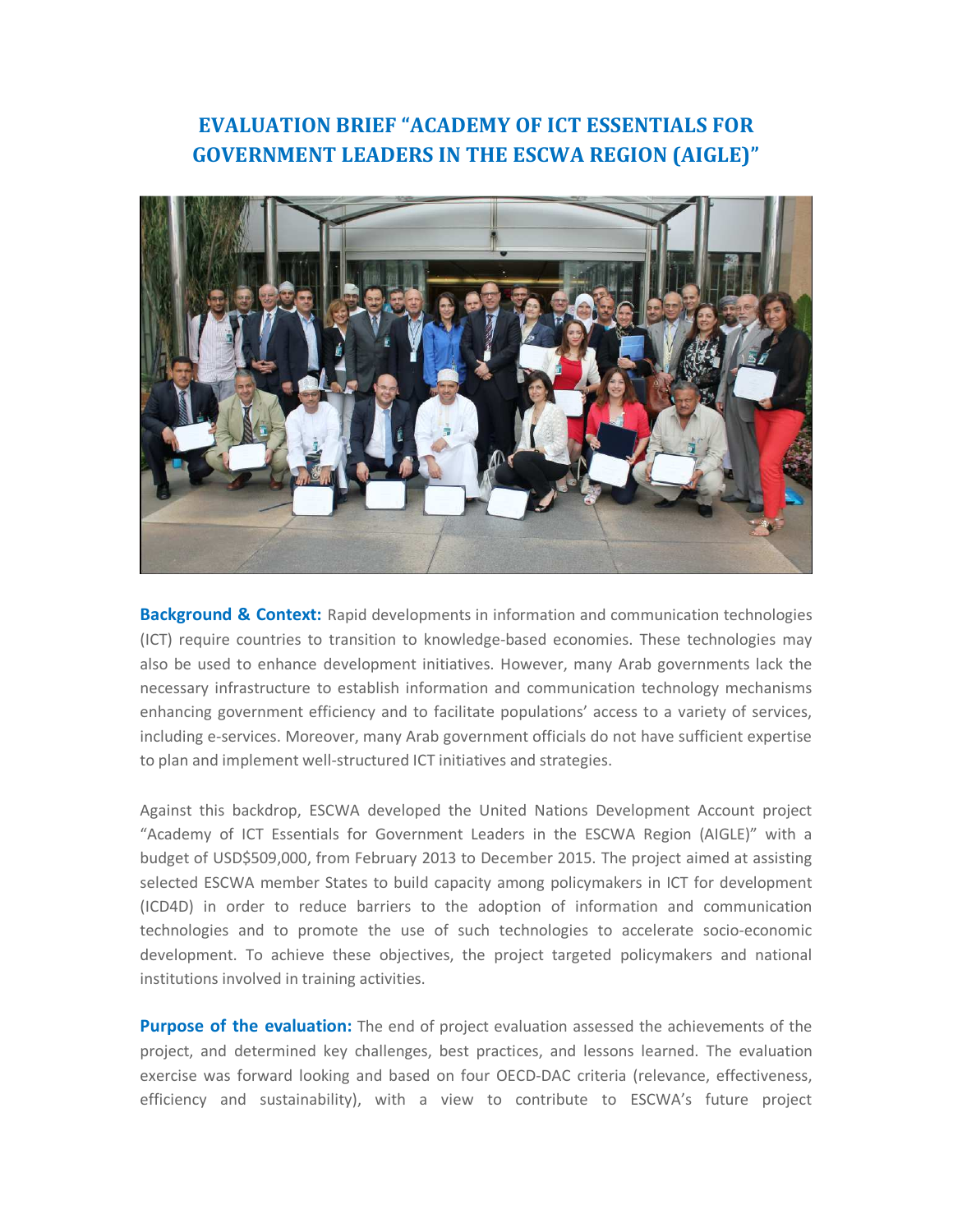implementation and strategic decision-making processes. The evaluation used a mixed methods approach collecting data through semi-structured interviews of 22 project participants, partners, experts, trainers, and the project team, as well as through a desk review of 69 documents, including the project concept note, project document, progress and financial reports, workshop evaluations and the papers and manuals produced during the project.

**Key Results:** The evaluation reviewed the project's cumulative approach to narrowing skills gaps in the public sector, and to enhancing the capacity of policymakers and government officials to plan and manage ICT4D. The evaluation determined that the project first identified relevant training topics through a survey in the targeted 14 member States, produced a training package, developed an online training platform, and rolled out a training of trainers workshops. Then it introduced trainings at the national and regional levels, providing in-person and online capacity building sessions to the next level of project participants. Throughout project duration, the evaluation noted, ESCWA continued to provide advisory services to member States on different aspects of ICT and the use of such technologies for development.

The evaluation found that the project was highly ambitious and delivered most of its planned outputs. More specifically, the project undertook steps to assess the actual needs of the member States and to ensure the resultant training topics were prioritized accordingly. The project worked with 14 partners from 14 member States that proved useful not only to roll out the physical and e-trainings but also to sustain its outcomes. The evaluation stated that, in addition to training 1,573 participants (of which one-third were women), the project established an online training platform (http://escwa-aigle.org/en) with four modules. Likewise, the project trained 104 trainers to ensure national partners can continue trainings in their countries after the project's duration.

The evaluation found that some of the project's activities were delayed or had to be undertaken in a relatively shorter period than necessary due to administrative hurdles. As a result, the online training platform were not available for use in the trainings of trainers workshop. The project team overcame this challenge by disseminating training materials and worked with participants and trainers answering their questions.

The evaluation demonstrated that project participants found the project relevant, effective and efficient, with many expressing interest to spearhead ICT4D initiatives or advocate for adoption of relevant policies conducive to the development of knowledge-based economies. The project was shown to have fostered interest and built capacity in ICT4D, and through to its online training platform, the Academy continues to function as a knowledge hub.

**Key Accomplishments:** In addition to completing project outputs, the evaluation found that ESCWA's efforts resulted in a training institution in Sudan adopting the modules into its curriculum. Likewise, the evaluation determined that the creation of an experts and focal points